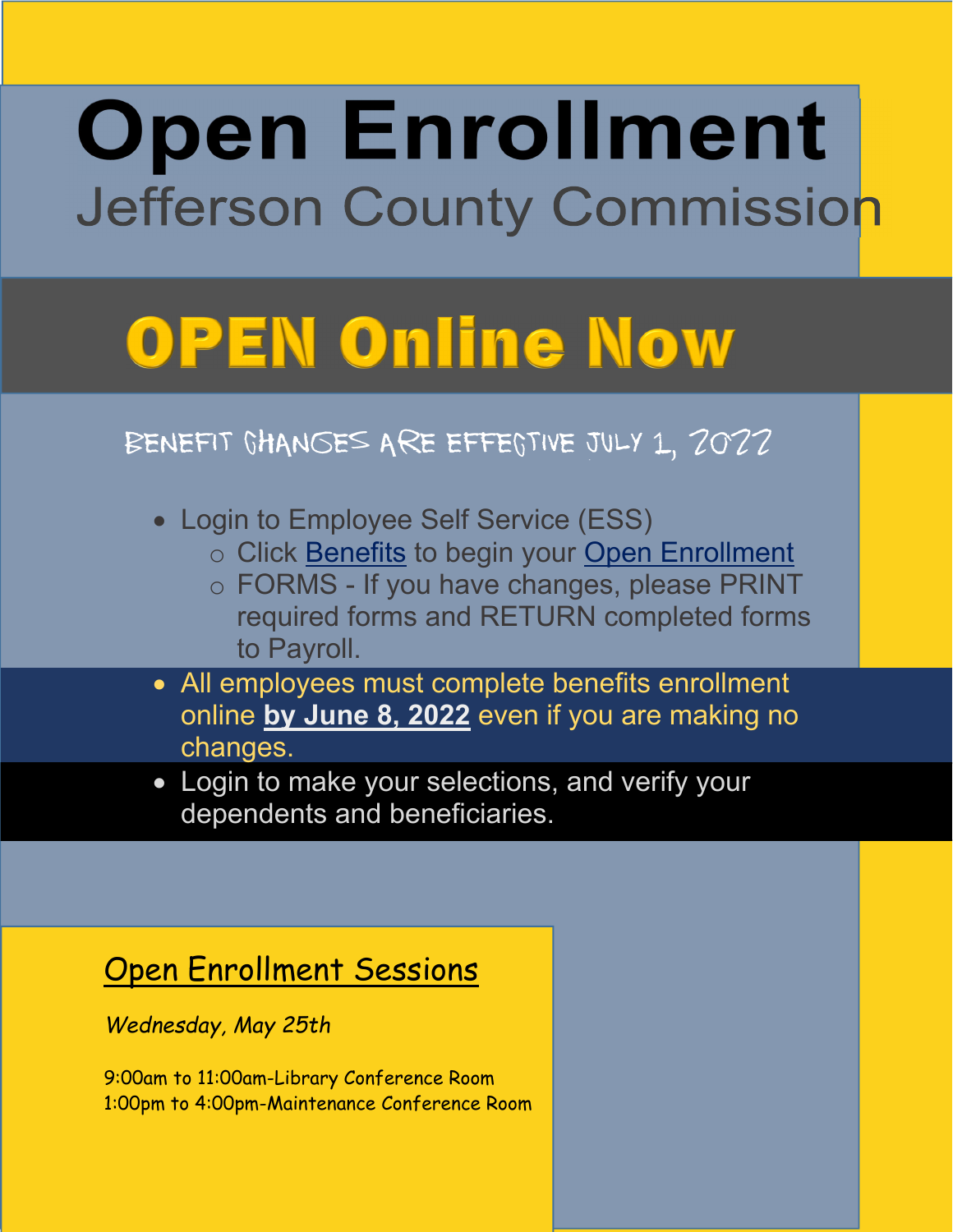### **Jefferson County's Open Enrollment**

Jefferson County's Open Enrollment begins on May 2 and ends on June 8, 2022. The County will have representatives available May 25, 2022 for questions. If you are making any plan changes, you must PRINT and RETURN completed enrollment forms to payroll by June 8, 2022. Failure to complete and submit the online packet by the deadline will prohibit you from making changes until the earlier of a family status change or next year's open enrollment.

In order to process paperwork and ensure that new membership cards are mailed to enrollees by July 1, 2022, **all forms MUST be submitted to Payroll by June 8, 2022**.

**Qualifying events**: Employees are required to provide documentation of a birth, death, divorce or marriage for changes in enrollment for health care, vision, dental and life insurance. Documentation of relationship is also required when dependent last names are different from the employee's last name. Documentation is required in order to enroll in the County's insurance plan due to the loss of other coverage. **Documentation must be provided within 30 days of the qualifying event.** 

#### **Medical Plan Changes**

For FY 2023, there are no changes to the coverage provided in the health, dental or vision plans. The monthly employee premium changes are as follows:

| <b>Monthly Rates</b>                     | <b>Employee</b> | <b>Employer</b> | <b>Total</b> |
|------------------------------------------|-----------------|-----------------|--------------|
| Employee Only                            | \$96.00         | \$795.30        | \$ 891.30    |
| Employee plus 1 (one) dependent          | \$362.00        | \$1.420.60      | \$1.782.60   |
| Employee plus 2 (two) or more dependents | \$488.00        | \$1,740.25      | \$2,228.25   |

#### **Health Care Plan Deductibles**

Your deductible for health insurance will reset effective 7/1/2022. The Employee Only health care deductible will remain the same at \$4,000. The Employee + 1 and Employee + Family deductible will remain the same at \$8,000. The County's HRA account will continue to reimburse for out of pocket deductibles in excess of \$750 and **up to \$4,000** for individuals and/or in excess of \$1,500 and **up to \$8,000** for family.

#### **Health Reimbursement Account (HRA)**

Your health reimbursement account balances will reset effective 7/1/2022. Millenium works closely with the County to coordinate reimbursements from the HRA Plan. This account covers out of pocket deductibles in excess of \$750 for individuals and \$1,500 for employee + 1 or Family. The HRA account will reimburse for the difference between the deductibles in excess of the HRA Limits and the Deductible Limits. i.e. For Employee Only: the difference between \$750 and \$4,000= \$3,250; For family: the difference between \$1,500 and \$8,000 = \$6,500. Reimbursements should be submitted timely and must be submitted prior to any end of plan year required submission dates.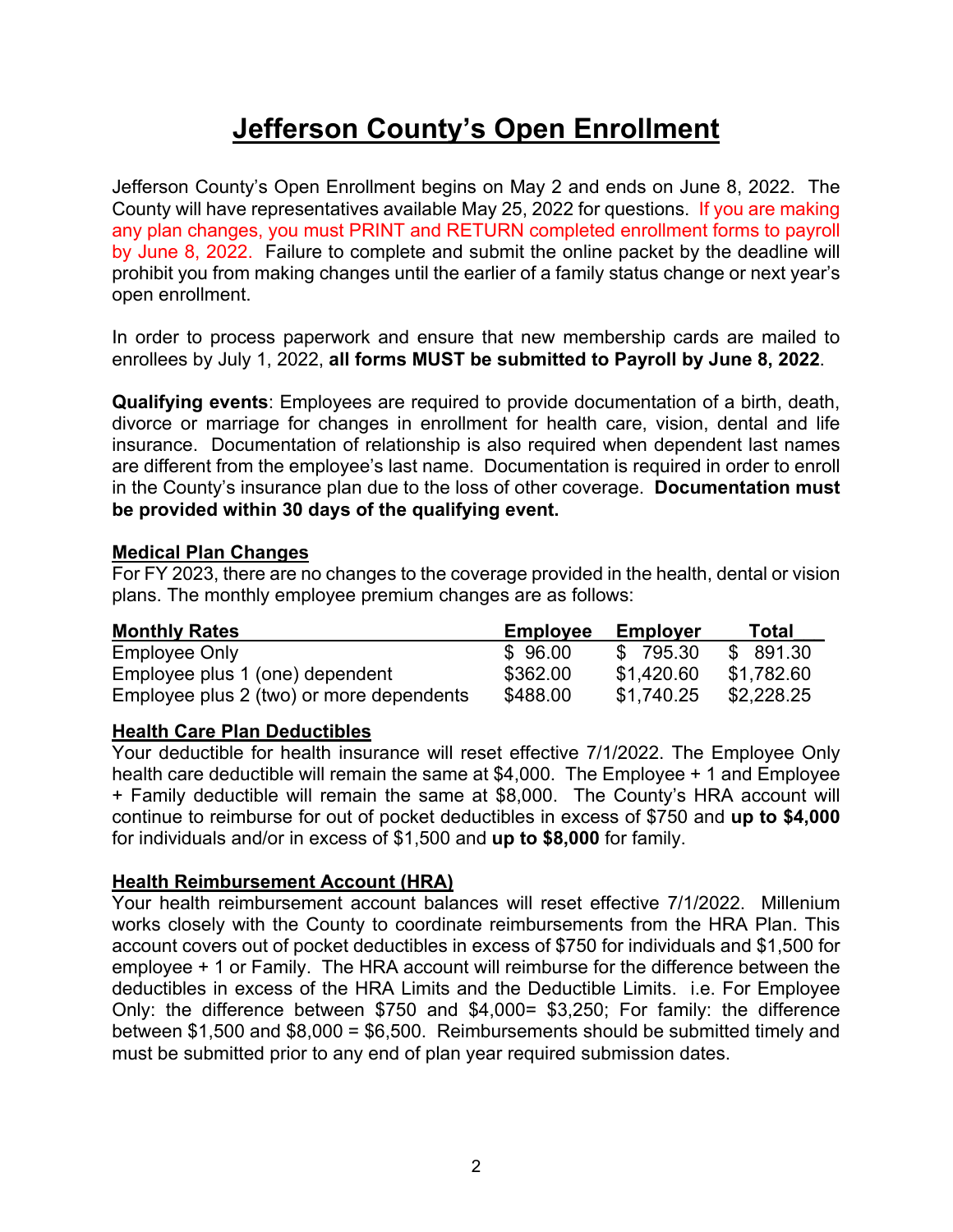#### **AFLAC Optional Benefits**

Aflac optional benefit enrollment forms are available in the Payroll office.

#### **Leave of Absence**

All employees are required to pay for their health care. While on a leave of absence, employees are required to pay for all elected benefits at the rate that employee would normally pay.

#### **Employee Assistance Plan (EAP)**

The County will continue to offer an Employee Assistance Program through Mazzitti & Sullivan for all full-time employees. This program is a free, confidential service to assist employees and their families regarding personal matters such as family counseling, caregiving for a parent, alcohol and substance abuse, assistance as a supervisor or employee on how to handle work issues, and more. Four free sessions are provided with a local BCBS participating provider. If assistance is needed beyond the initial four free visits, our BCBS plan should be utilized. At that time, the employee would pay any appropriate co-pay amounts. The phone number to contact:

### **EAP 1-800-543-5080**

#### **Delta Dental**

Delta Dental coverage for FY 2023 **has not changed.** To find a Delta Dental provider in your area, visit Delta's website at:

**www.deltadentalins.com**

| <b>Monthly Rates</b>            | <b>Employee</b> | <b>Employer</b> | Total   |
|---------------------------------|-----------------|-----------------|---------|
| Employee Only                   | \$2.52          | \$20.94         | \$23.46 |
| Employee plus 1 (one) dependent | \$25.77         | \$20.94         | \$46.71 |
| Family                          | \$49.10         | \$20.94         | \$70.04 |

Delta Dental offers the County two networks: Premier Network; and PPO Network. These networks work in the same manner as the BCBS network. Employees will incur added costs when using providers that are not in-network. Each network has different "Allowable Charges" which dictate how much each enrollee pays for services.

#### *Examples*:

A service completed for a crown from a Delta Premier Dentist:

| Dentist's Charge: | \$1,000    |
|-------------------|------------|
| Allowable Charge: | 800<br>\$. |
| Coinsurance       | 50%        |
| Delta Payment     | \$400      |
| You Owe:          | \$400      |
|                   |            |

No balance billing for the difference between \$800 and \$1000 because you're visiting a Delta Dental Provider.